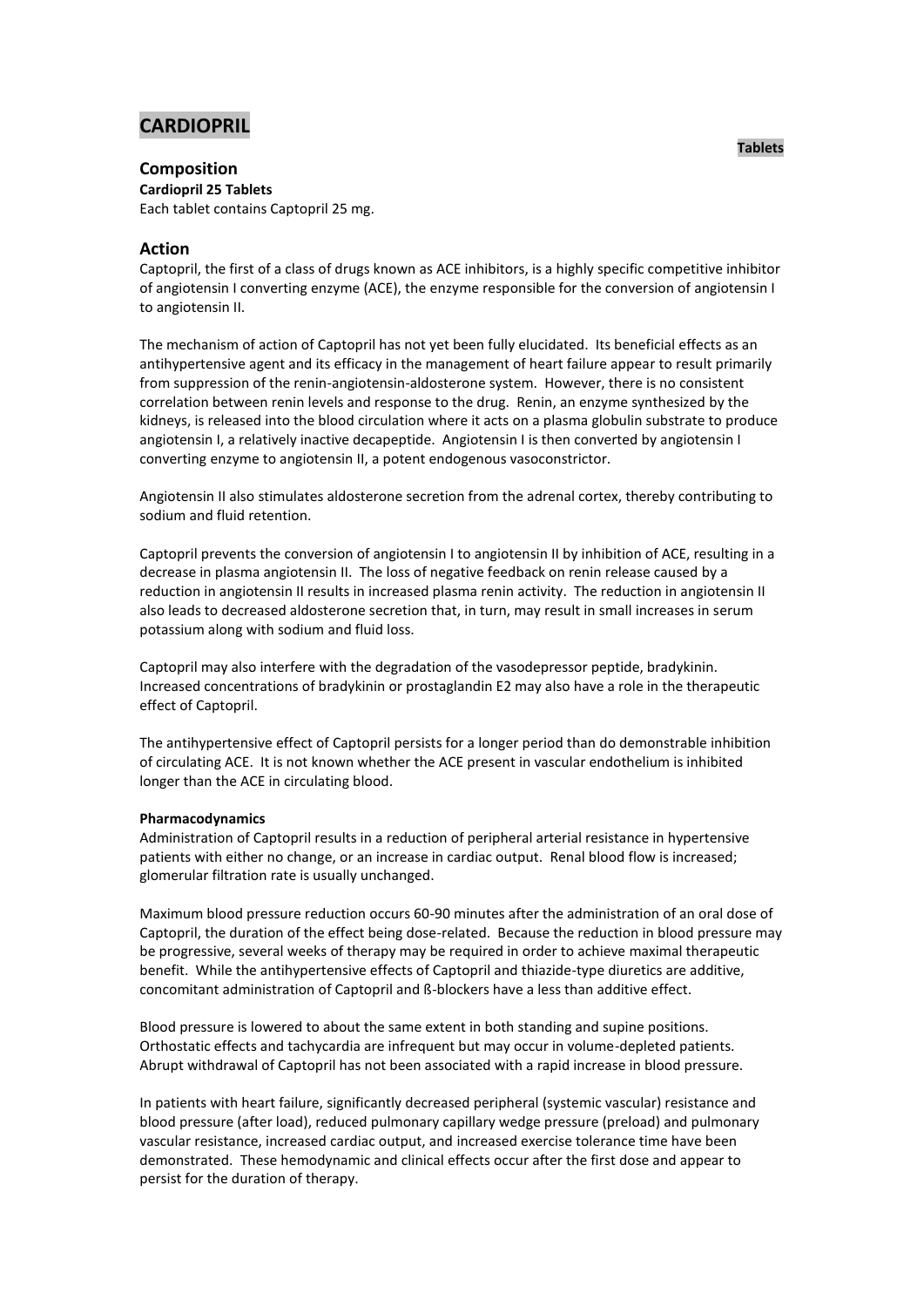Animal studies indicate that Captopril does not cross the blood-brain barrier to any significant extent.

### **Pharmacokinetics**

Following oral administration, Captopril is rapidly absorbed with peak blood levels at about 1 hour, with the average minimal absorption being about 75%. Since the presence of food in the gastrointestinal tract reduces absorption by about 30-40%, Captopril should be taken 1 hour before meals. In a 24-hour period, over 95% of the absorbed drug is eliminated in the urine; 40-50% is unchanged drug, the remainder is the disulfide dimer of Captopril and Captopril-Cysteine disulfide.

Approximately 25-30% of the circulating drug is bound to plasma proteins. The apparent elimination half-life of total Captopril is probably less than 3 hours, while that of unchanged Captopril is probably less than 2 hours.

# **Indications**

- All grades of hypertension.
- Congestive heart failure.

# **Contraindications**

- History of previous hypersensitivity to Captopril or another ACE inhibitor (e.g. a patient who has experienced angioedema during therapy with another ACE inhibitor).
- Captopril should not be used in patients with aortic stenosis or outflow tract obstruction.
- As limited experience has been obtained in the treatment of acute hypertensive crisis, the use of Captopril should be avoided in these patients.
- Pregnancy and breastfeeding.

# **Warnings**

### **Angioedema**

Angioedema has been seen in patients treated with ACE inhibitors, including Captopril. Patients should be instructed to immediately report to their physician any signs or symptoms of angioedema (e.g. swelling of the face, eyes, lips, tongue, larynx, extremities, difficulty in swallowing or breathing, hoarseness) and to discontinue Captopril therapy immediately.

Where there is involvement of the tongue, glottis or larynx, airway obstruction may occur and be fatal. Emergency therapy, including but not necessarily limited to subcutaneous administration of a 1:1000 adrenaline solution should be promptly instituted.

Where swelling is confined to the face, lips, mucous membranes of the mouth and extremities, the condition will usually resolve with discontinuation of Captopril without further treatment, although antihistamines may be useful in relieving symptoms. These patients should be followed carefully until the swelling has resolved.

#### **Anaphylactoid Reactions**

Anaphylactoid reactions have been reported in patients receiving ACE inhibitors and undergoing hemodialysis with high-flux dialysis membranes, or low-density lipoprotein apheresis with dextran sulfate absorption.

Caution should be exercised in patients treated with ACE inhibitors undergoing desensitization procedures. Anaphylactoid reactions have been reported.

### **Neutropenia/ Agranulocytosis**

Neutropenia (neutrophil count <1000/mm3) with myeloid hypoplasia has resulted from the use of Captopril. About half of the neutropenic patients developed systemic or oral cavity infections or other features of the syndrome of agranulocytosis.

The risk of neutropenia is dependent on the clinical status of the patient: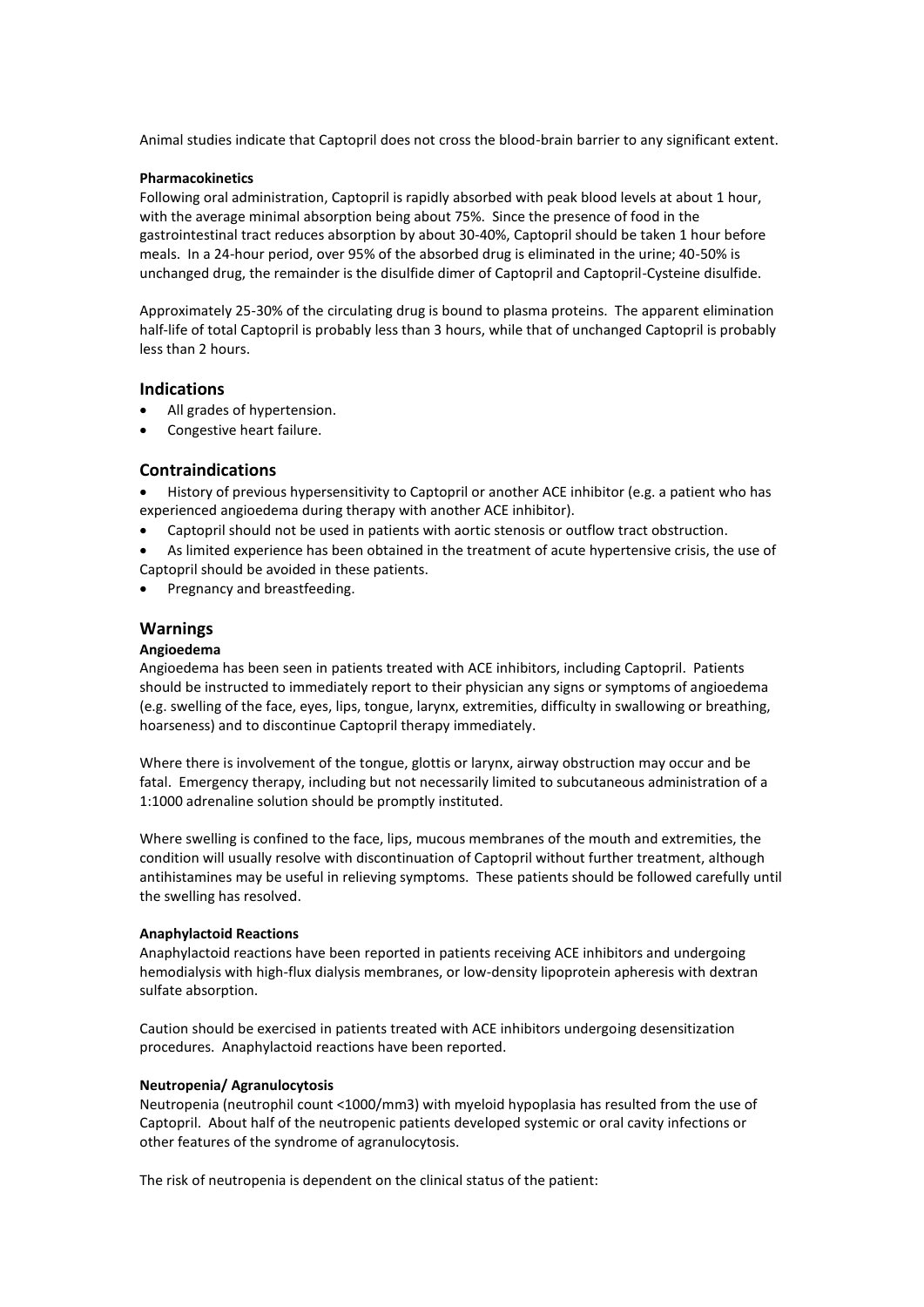In hypertensive patients with normal renal function (serum creatinine <1.6 mg/dl) and no collagen disease, neutropenia occurs very rarely (in clinical trials, neutropenia was seen in 1 patient out of over 8,600 exposed).

In patients with some degree of renal failure (serum creatinine <1.6 mg/dl) but no collagen vascular disease, the risk of neutropenia in clinical trials was about 1 per 500. Daily doses were relatively high in these patients, particularly in view of their diminished renal function. Concomitant use of Captopril and allopurinol in patients with renal failure has been associated with neutropenia.

In patients with collagen vascular diseases (e.g. systemic lupus erythematosus, scleroderma) and impaired renal function, neutropenia occurred in 3.7% of patients in clinical trials.

While none of the over 750 patients in formal clinical trials of heart failure developed neutropenia, it has occurred during subsequent clinical experience. Of reported cases, about half had serum creatinine >1.6 mg/dl and more than 75% were also receiving procainamide.

It therefore appears that the same risk factors for neutropenia are present in patients treated with Captopril for heart failure.

Neutropenia has usually been detected within 3 months after starting Captopril therapy. Bone marrow examinations in patients with neutropenia consistently showed myeloid hypoplasia, frequently accompanied by erythroid hypoplasia and decreased numbers of megakaryocytes (e.g. hypoplastic bone marrow and pancytopenia). Anemia and thrombocytopenia were sometimes seen.

Neutrophils generally returned to normal in about 2 weeks after Captopril was discontinued, and serious infections were limited to clinically complex patients. About 13 % of the cases of neutropenia have ended fatally, but almost all fatalities were in patients with serious illness, having collagen vascular disease, renal failure, heart failure or immunosuppressant therapy or a combination of these complicating factors.

Evaluation of the hypertensive or heart failure patient should always include assessment of renal function.

If Captopril is used in patients with impaired renal function, white blood cell and differential counts should be evaluated prior to starting treatment and at approximately 2-week intervals for about 3 months, then periodically.

In patients with collagen vascular disease or patients who are exposed to other drugs known to affect the white cells or immune response, particularly when there is impaired renal function, Captopril should be used only after an assessment of benefit and risk, and then with caution.

All patients treated with Captopril should be instructed to report any signs of infection (e.g. sore throat, fever). If infection is suspected, a differential white blood cell count should be performed immediately. Captopril and other concomitant medication should be withdrawn if neutropenia (neutrophil count <1000/mm3) is detected or suspected. In most patients, neutrophil counts rapidly return to normal upon discontinuing Captopril.

### **Proteinuria**

Proteinuria in patients with prior normal renal function is rare.

Total urinary proteins >l gram/day were seen in about 0.7 % of patients receiving Captopril in clinical trials. About 90% of affected patients had evidence of prior renal disease or received high doses of the drug (>150 mg/day), or both. The nephrotic syndrome occurred in about one fifth of proteinuric patients. In most cases, proteinuria subsided or cleared within 6 months whether or not Captopril therapy was continued. Parameters of renal function, such as BUN and creatinine, were seldom altered in the patients with proteinuria.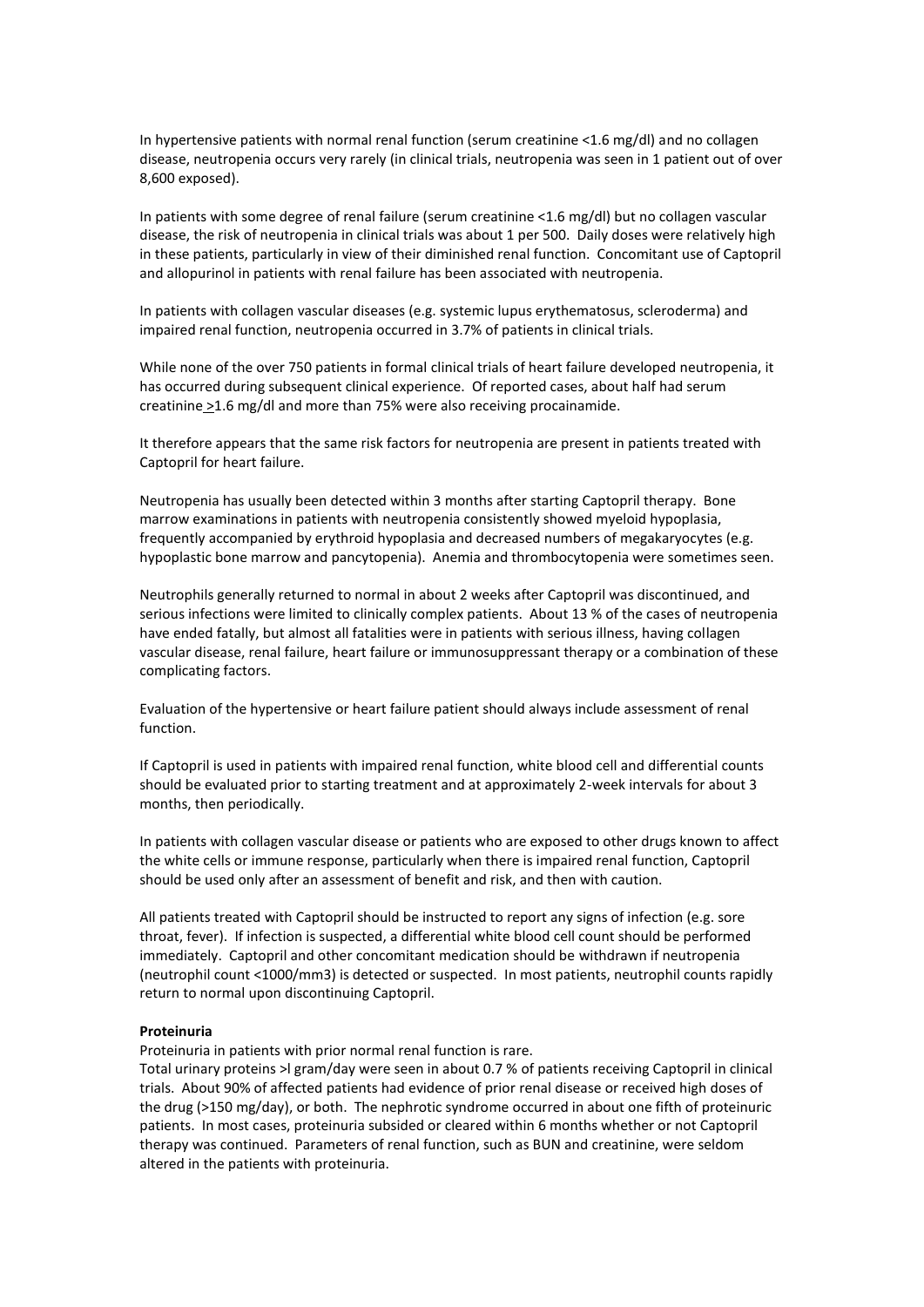Since most cases of proteinuria occurred by the 8th month of therapy with Captopril, patients with prior renal disease or those receiving Captopril at doses >150 mg/day should have urinary protein estimations (dip-stick on first morning urine) before therapy, and periodically thereafter. If repeated determinations show increasing amounts of urinary protein, a 24-hour quantitative determination should be obtained, and if this exceeds 1 gram/day, the benefits and risks of continuing Captopril should be evaluated.

Although membranous glomerulopathy was found in biopsies taken from some proteinuric patients, a causal relationship to Captopril has not been established.

#### **Hypotension**

With the first one or two doses of Captopril, some patients treated for hypertension may experience symptomatic hypotension. While excessive hypotension has rarely been seen in hypertensive patients being treated with Captopril, it is a possibility in patients with acute volume depletion (e.g. because of vomiting, diarrhea, or vigorous treatment with diuretics) or in patients undergoing renal dialysis.

In heart failure patients, where blood pressure was either normal or low, transient decreases in mean blood pressure >20% have been recorded in about half of the patients. This transient hypotension is more likely to occur after any of the first several doses and is usually well tolerated, resulting in either no symptoms or brief mild light headedness, although in rare incidences it has been associated with arrhythmia or conduction defects.

Because of the potential fall in blood pressure in these patients, therapy should be initiated under very close medical supervision. A starting dose of 6.25 mg or 12.5 mg 3 times daily may minimize the hypotensive effect. Patients should be monitored closely for the first 2 weeks of treatment and whenever the dose of Captopril and/or diuretic is increased.

Hypotension per itself is not a reason to discontinue Captopril. Some decrease of systemic blood pressure is a common and desirable observation upon initiation of Captopril treatment in heart failure. The magnitude of the decrease is greatest early in the course of treatment; this effect stabilizes in a week or two, and generally returns to pre-treatment levels, without a decrease in therapeutic efficacy, within two months.

Precipitous reduction of blood pressure may occasionally occur within the first hour following administration of the initial Captopril dose in patients on diuretics, especially those in whom diuretics were recently instituted, and in patients on severe dietary salt restriction or dialysis.

Patients with severe and renin-dependent hypertension (e.g. renovascular hypertension) or severe congestive heart failure, who are receiving large doses of a diuretic, are more likely to experience such exaggerated hypotensive responses. This possible hypotensive effect can be minimized by discontinuing diuretic therapy (or significantly reducing diuretic dosage) or increasing salt intake, about 1 week prior to initiation of Captopril therapy, or by initiating therapy with small doses (6.25 mg or 12.5 mg). Alternatively, medical supervision should be provided for at least 1 hour after the initial dose.

In most instances, simply the patient lying down relieves symptoms of hypotension. Some patients may benefit from an infusion of saline.

#### **Impairment of fertility**

Studies in rats have revealed no impairment of fertility.

#### **Pregnancy**

#### *Category D*

There is positive evidence of human fetal risk based on adverse reaction data from investigational or marketing experience or studies in humans, but potential benefits may warrant use of the drug in pregnant women despite potential risks.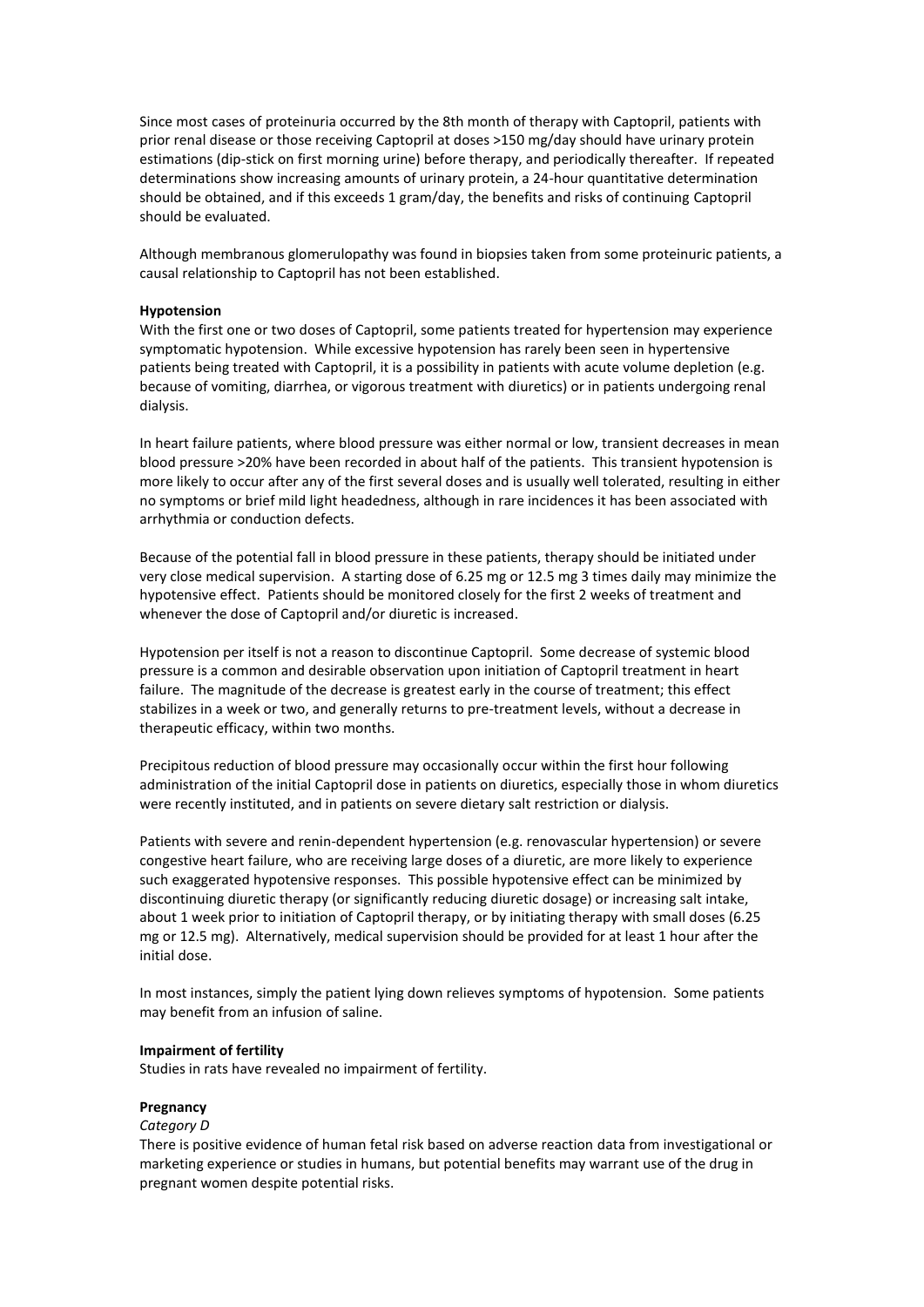### **Nursing Mothers**

Concentrations of Captopril in human milk are approximately 1% of those in maternal blood. Because of the potential for serious adverse reactions in nursing infants from Captopril, a decision should be made whether to continue breastfeeding or to discontinue the drug, taking into account the importance of Captopril therapy to the mother.

### **Adverse Reactions**

The incidence of adverse reactions to Captopril is principally associated with renal function since primarily the kidney excretes the drug. The dosage of Captopril should not exceed that necessary for adequate control and should be reduced in patients with impaired renal function.

### **Renal**

About 1% of patients developed proteinuria.

Elevated blood urea and creatinine, elevated serum potassium and acidosis.

Renal insufficiency, renal failure, nephrotic syndrome, polyuria, oliguria and urinary frequency have been reported in 0.1 -0.2% of patients.

#### **Hematological**

Neutropenia/agranulocytosis has occurred.

Cases of anemia, thrombocytopenia and pancytopenia have been reported.

#### **Dermatological**

Rash (usually maculopapular, rarely urticarial), often with pruritus, and sometimes with fever, arthralgia and eosinophilia have occurred in about 4-7% of patients (depending on renal status and dose), mostly during the first 4 weeks of therapy. The rash is usually mild and disappears within a few days of dosage reduction, short-term antihistamine treatment, and/or discontinuation of Captopril treatment. Remission may occur even if Captopril treatment is continued.

Pruritus, without rash, occurs in about 2% of patients. Between 7-10% of patients with skin rash have shown an eosinophilia and/or positive ANA titers. A reversible associated pemphigoid-like lesion and photosensitivity have also been reported.

Flushing or pallor has been reported in 0.2-0.5% of patients.

#### **Cardiovascular**

Hypotension may occur.

Tachycardia, chest pain and palpitations have each been observed in about 1% of patients.

Angina pectoris, myocardial infarction, Raynaud's syndrome, and congestive heart failure have each occurred in 0.2-0.3% of patients.

#### **Dysgeusia**

About 2-4% of patients (depending on renal status and dose) developed a diminution or loss of taste perception. Taste impairment is reversible and usually self-limited (2-3 months) even with continued use of Captopril. Weight loss may be associated with loss of taste.

#### **Gastrointestinal**

Stomtatitis, resembling aphthous ulcers, has been reported.

Rare cases of hepatocellular injury and cholestatic jaundice have been reported. Gastric irritation and abdominal pain may occur.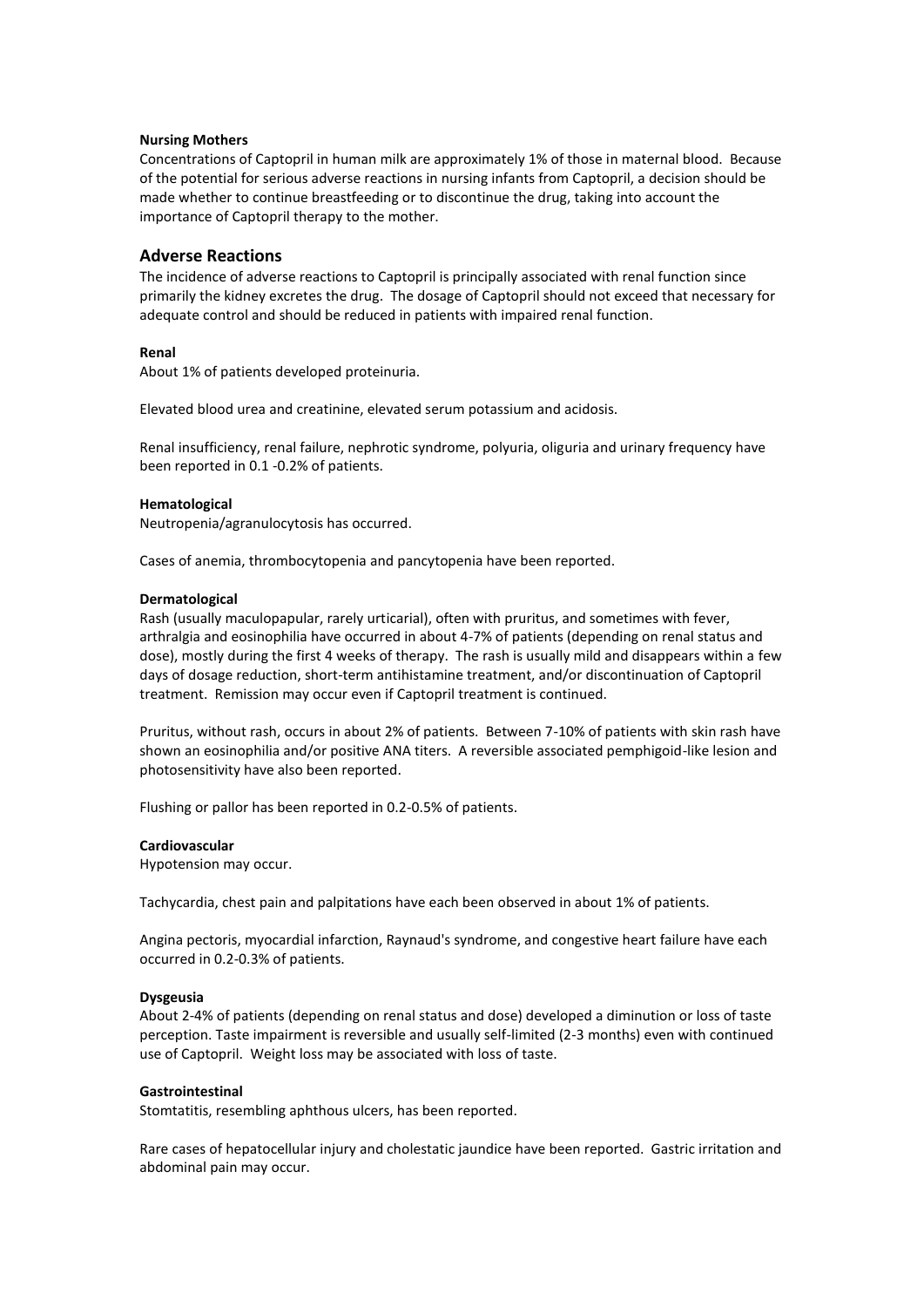#### **Angioedema**

Angioedema has been reported in approximately 0. 1 % of patients.

#### **Cough**

Cough has been reported in 0.5-2% of patients treated with Captopril in clinical trials. Characteristically, the cough is non-productive, persistent and resolves after discontinuation of therapy. Cough induced by ACE inhibitors should be considered as part of the differential diagnosis of cough.

### **Other**

Gastric irritation, abdominal pain, nausea, vomiting, diarrhea, anorexia, constipation, aphthous ulcers, peptic ulcer, dizziness, headache, malaise, fatigue, insomnia, dry mouth, dyspnea, alopecia and paresthesias have been reported in about 0.5-2% of patients, but did not appear at increased frequency compared to placebo or other treatments used in controlled trials.

There have been reports of other clinical adverse effects since Captopril was marketed, for which a causal relationship or an estimation of incidence cannot be determined. These effects include: asthenia, gynecomastia, lymphadenopathy, serum sickness; cardiac arrest, cerebrovascular accident/insufficiency, rhythm disturbances, orthostatic hypotension, syncope; bullous pemphigus, erythema multiforme (including Stevens-Johnson syndrome), exfohative dermatitis; pancreatitis, glossitis, dyspepsia; aplastic and hemolytic anemia; jaundice, hepatitis, including rare cases of necrosis, cholestitis; symptomatic hyponatremia; myalgia, myasthenia; ataxia, confusion, depression, nervousness, somnolence; bronchospasm, eosinophilic pneumonitis, rhinitis; blurred vision; impotence.

As with other ACE inhibitors, a syndrome has been reported which may include fever, myalgia, arthralgia, interstitial nephritis, vasculitis, rash or other dermatological manifestations, eosinophilia and an elevated ESR.

### **Precautions**

Evaluation of the hypertensive or heart failure patient should always include assessment of renal function prior to initiation of Captopril therapy and at appropriate intervals thereafter.

Patients should be cautioned that excessive perspiration and dehydration might lead to a severe drop in blood pressure because of reduction in fluid volume. Other causes of volume depletion such as vomiting or diarrhea may also lead to a drop in blood pressure.

Heart failure patients receiving Captopril should be cautioned against rapid increases in physical activity.

#### **Impaired Renal Function**

Some hypertensive patients with renal disease, particularly those with bilateral renal artery stenosis or unilateral renal artery stenosis in a single functioning kidney, have developed increases in BUN and serum creatinine after reduction of blood pressure with Captopril. It may be necessary to reduce Captopril dosage and/or discontinue concomitant diuretic therapy. For some of these patients, normalization of blood pressure and maintenance of adequate renal perfusion may not be possible.

About 20% of heart failure patients develop stable elevations of BUN and serum creatinine >20% above normal or baseline upon long-term treatment with Captopril. Very few (less than 5% of patients), and generally only those with severe pre-existing renal disease, require discontinuation of treatment due to progressively increasing creatinine.

#### **Hyperkalemia**

Elevations in serum potassium have been observed in some patients being treated with ACE inhibitors, including Captopril. Patients at risk include those with renal insufficiency, diabetes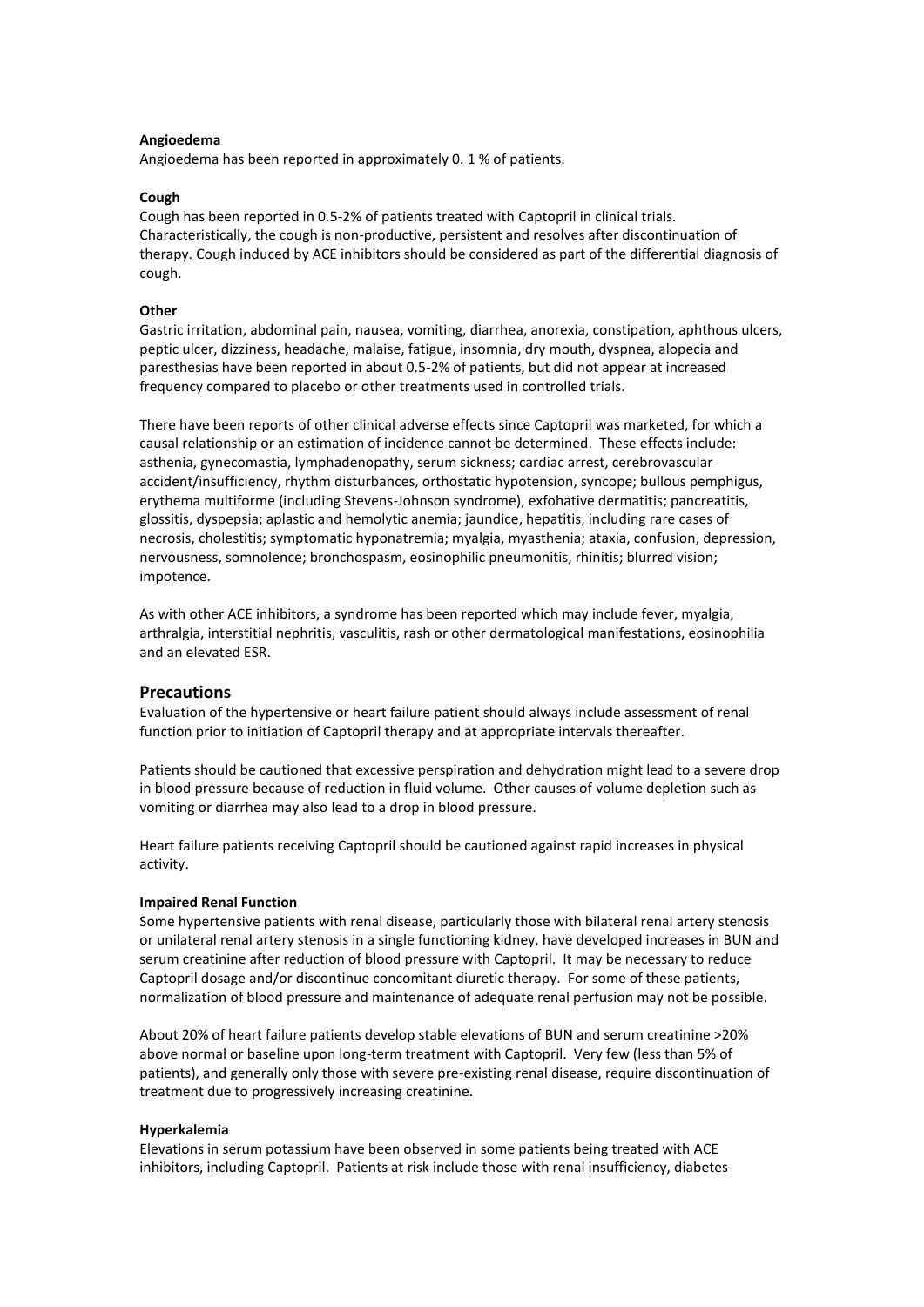mellitus, or those taking drugs associated with increases in serum potassium. Potassium sparing diuretics, potassium supplements or potassium containing salt substitutes should not be used routinely, and the patient should be apprised of this precaution.

### **Major Surgery, Anaesthesia**

In patients undergoing major surgery or during anaesthesia with agents that produce hypotension, Captopril will block angiotensin II formation secondary to compensatory renin release. If hypotension occurs and is considered to be due to this mechanism, it can be corrected by volume expansion.

# **Drug Interactions**

### *Captopril/ Diuretics*

Diuretics potentiate the antihypertensive efficacy of Captopril. A sharp reduction of blood pressure may occasionally occur, usually within the first hour following administration of the initial Captopril dose in patients receiving diuretics.

### *Captopril/ Vasodilators*

Data on the effect of concomitant use of other vasodilators in patients receiving Captopril for heart failure are not available; therefore, nitroglycerin or other nitrates (as used for the management of angina) or other drugs having vasodilator activity should, if possible, be discontinued before starting Captopril. If resumed during Captopril therapy, such agents should be administered cautiously and perhaps at lower dosage.

### *Captopril/ Agents causing Renin Release*

Antihypertensive agents that cause renin release, e.g. thiazide diuretics that activate the reninangiotensin-aldosterone system, will augment the effect of Captopril.

### *Captopril/ Agents affecting Sympathetic Activity*

The sympathetic nervous system may be especially important in supporting blood pressure in patients receiving Captopril alone or with diuretics. Therefore, use agents affecting sympathetic activity (e.g. ganglion-blocking agents or adrenergic neuron-blocking agents) with caution. ß-Adrenergic blocking drugs add some further antihypertensive effect to Captopril, but the overall response is less than the additive.

### *Captopril/ Agents increasing Serum Potassium*

Since Captopril decreases aldosterone production, elevation of serum potassium may occur.

Potassium-sparing diuretics such as spironolactone, triamterene or amiloride, or potassium supplements should be given only for documented hypokalemia, and then with caution, since they may lead to a significant increase of serum potassium. Salt substitutes containing potassium should also be used with caution .

### *Captopril/ Indomethacin/ Other Non-steroidal Anti-inflammatory Drugs*

It has been reported that indomethacin may reduce the antihypertensive effect of Captopril, especially in cases of low renin hypertension. Other non-steroidal anti-inflammatory drugs (e.g. aspirin) may have a similar effect.

### *Captopril/ Clonidine*

It has been suggested that the antihypertensive effect of Captopril can be delayed when patients treated with clonidine are changed to Captopril.

### *Captopril/ Allopurinol/ Procainamide*

There have been reports of neutropenia and/or Stevens-Johnson syndrome in patients receiving Captopril concomitantly with either allopurinol or procainamide. Although a causal relationship has not been established, these combinations should be used with caution, especially in patients with impaired renal function.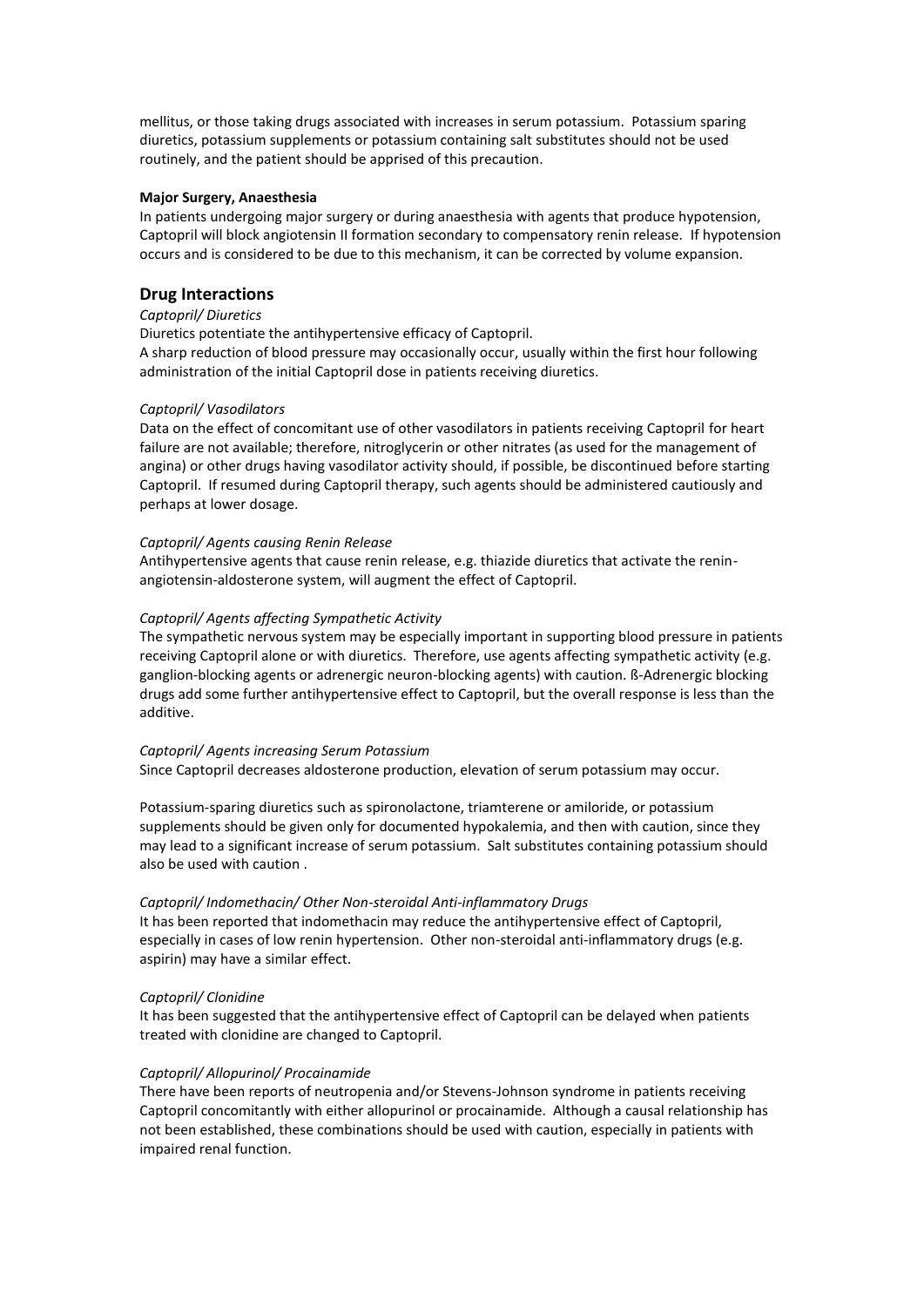#### *Captopril/ Immunosuppressants*

Azathioprine and cyclophosphamide have been associated with blood dyscrasia in patients with renal failure who were also taking Captopril.

### *Captopril/ Probenecid*

The renal clearance of Captopril is reduced in the presence of probenecid.

### *Captopril/ Lithium*

Concomitant use of lithium and ACE inhibitors may result in increased lithium levels and symptoms of lithium toxicity, especially if a diuretic is also being used. Frequent monitoring of serum lithium levels is recommended.

### **Diagnostic Interference**

Captopril may cause a false-positive urine test for acetone. Small increases in serum potassium concentration frequently occur, especially in patients with renal impairment .

Hyponatremia, particularly in patients receiving a low sodium diet or concomitant diuretics, has been reported.

Transient elevations of BUN and serum creatinine may occur, especially in volume-depleted or saltdepleted patients or those with renovascular hypertension. Rapid reduction of longstanding or markedly elevated blood pressure can result in decreases in the glomerular filtration rate and, in turn, lead to increases in serum creatinine and BUN. A positive ANA has been reported.

Elevations of liver transaminases, alkaline phosphatase, and serum bilirubin have occurred.

### **Dosage and Administration**

Cardiopril should be taken 1 hour before meals. Patients should be warned against interruption or discontinuation of treatment unless instructed by the physician.

### **Hypertension**

Initiation of therapy requires consideration of recent antihypertensive drug treatment (if any), the extent of blood pressure elevation, salt restriction, and other clinical circumstances. If possible, discontinue the patient's previous drug regimen for 1 week prior to the initiation of Cardiopril therapy.

The possibility of a hypotensive reaction occurring, especially if Cardiopril is about to be initiated in a patient currently receiving diuretic treatment, should be born in mind.

Treatment with Cardiopril should be at the lowest effective dose that should be titrated according to the needs of the patient.

In mild to moderate hypertension, the starting dosage is 12.5 mg twice daily. The usual maintenance dosage is 25 mg twice daily that can be increased incrementally, at 2-4 week intervals, to a maximum of 50 mg twice daily, until a satisfactory response is achieved.

Concomitant sodium restriction may be beneficial when Cardiopril is used alone. A modest dose of thiazide diuretic (e.g. hydrochlorothiazide 25 mg daily) may be added to the Cardiopril regimen if a satisfactory response has not been achieved. The dose of the diuretic may be increased at 1-2 week intervals to the level of optimum response, or until its maximum recommended dosage for hypertension is reached.

In severe hypertension where standard therapy is ineffective or inappropriate because of adverse effects, the starting dosage is 12.5 mg twice daily. The dosage may be increased incrementally to a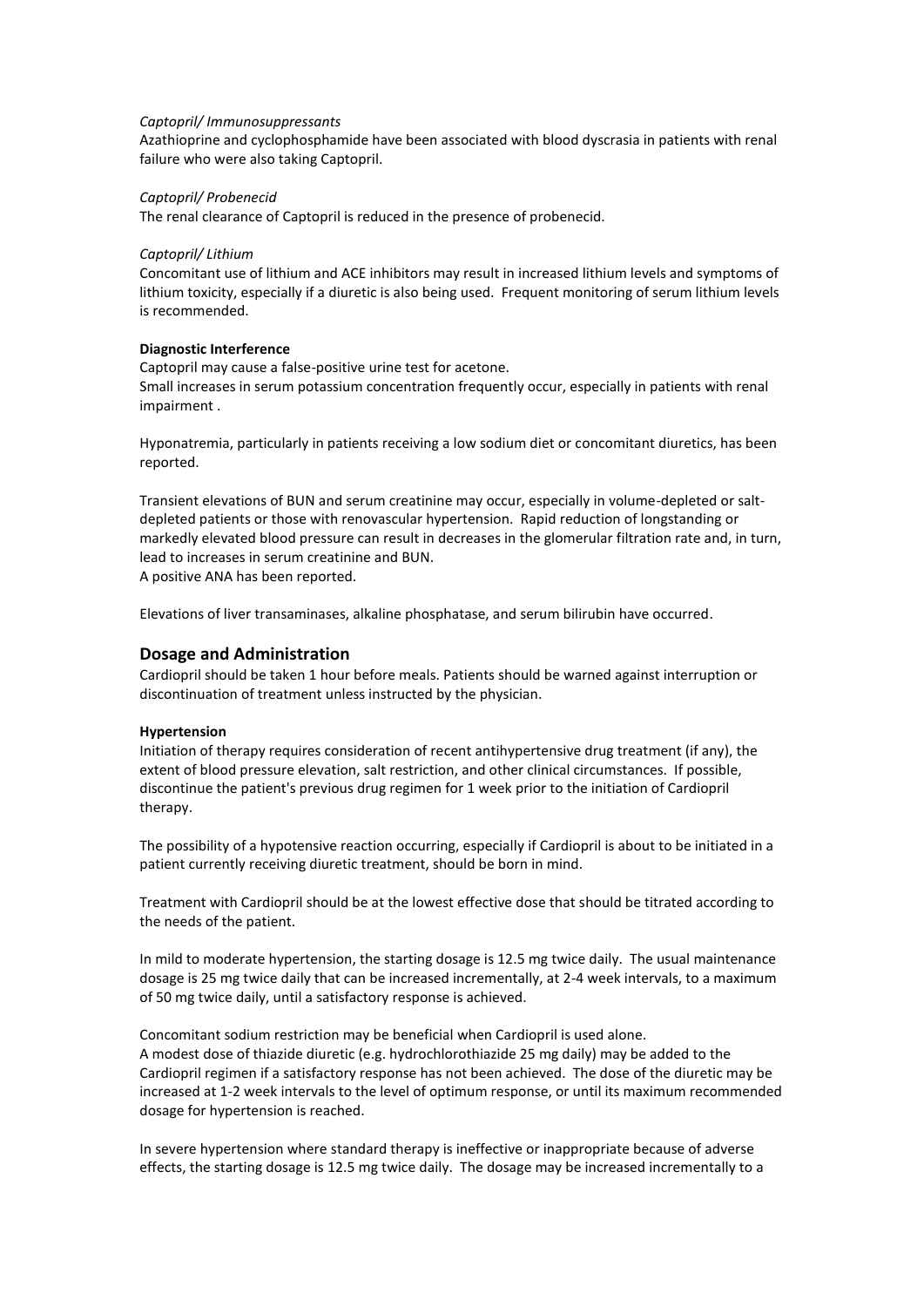maximum of 50 mg three times a day. Cardiopril may be used together with other antihypertensive agents, but the dose of these should be individually titrated. A daily dosage of 150 mg of Cardiopril should not normally be exceeded.

#### **Congestive Heart Failure**

Cardiopril therapy must be started under close medical supervision. Cardiopril should be introduced when diuretic therapy (such as furosemide 40-80 mg or equivalent) is insufficient to control symptoms.

A starting dose of 6.25 mg or 12.5 mg may minimize a transient hypotensive effect. The possibility of this occurring can be reduced by discontinuing or reducing diuretic therapy if possible, prior to initiating Cardiopril.

The usual maintenance dosage is 25 mg 2 or 3 times a day that can be increased incrementally, with intervals of at least 2 weeks, until a satisfactory response is achieved. The usual maximum dosage is 150 mg daily.

### *Elderly Patients*

The dosage should be titrated against the blood pressure response and kept as low as possible to achieve adequate control. Since elderly patients may have reduced renal function and other organ dysfunctions, it is suggested that a low dose of Cardiopril be used initially.

#### *Children*

Safety and efficacy in children have not been established in (large) well-controlled trials. Cardiopril is not recommended for the treatment of mild to moderate hypertension in children.

Experience in neonates, particularly premature infants, is limited. Because renal function in infants is less developed than in children and adults, lower doses of Cardiopril should be used, under close medical supervision.

The starting dose should be 0.3 mg/kg body weight up to a maximum of 6 mg/kg body weight daily in divided doses. The dose should be individualized according to the response and may be given 2 or 3 times daily.

#### *Patients with Renal Impairment*

Because primarily the kidneys excrete Captopril, patients with impaired renal function will take longer to reach steady-state Captopril levels and will eventually reach higher levels for a given daily dosage than patients with normal renal function. Therefore, these patients may respond to smaller or less frequent doses.

Accordingly, for patients with significant renal impairment, the initial daily dosage of Cardiopril should be reduced, and smaller increments utilized for titration, which should be spaced at 1-2 week intervals. Once the desired therapeutic effect has been achieved, the dosage should be back titrated to determine the minimal effective dosage.

When concomitant diuretic therapy is required, a loop diuretic such as furosemide, rather than a thiazide diuretic, is preferred in patients with severe renal impairment.

Cardiopril is readily eliminated by hemodialysis.

### **Over Dosage**

The primary concern is correction of possible hypotension because of an overdose. Volume expansion with an intravenous infusion of normal saline is the treatment of choice for restoration of blood pressure. In adults, Captopril may be removed from the general circulation by hemodialysis; there are inadequate data on the efficacy of hemodialysis in neonates and children. Peritoneal dialysis is not effective.